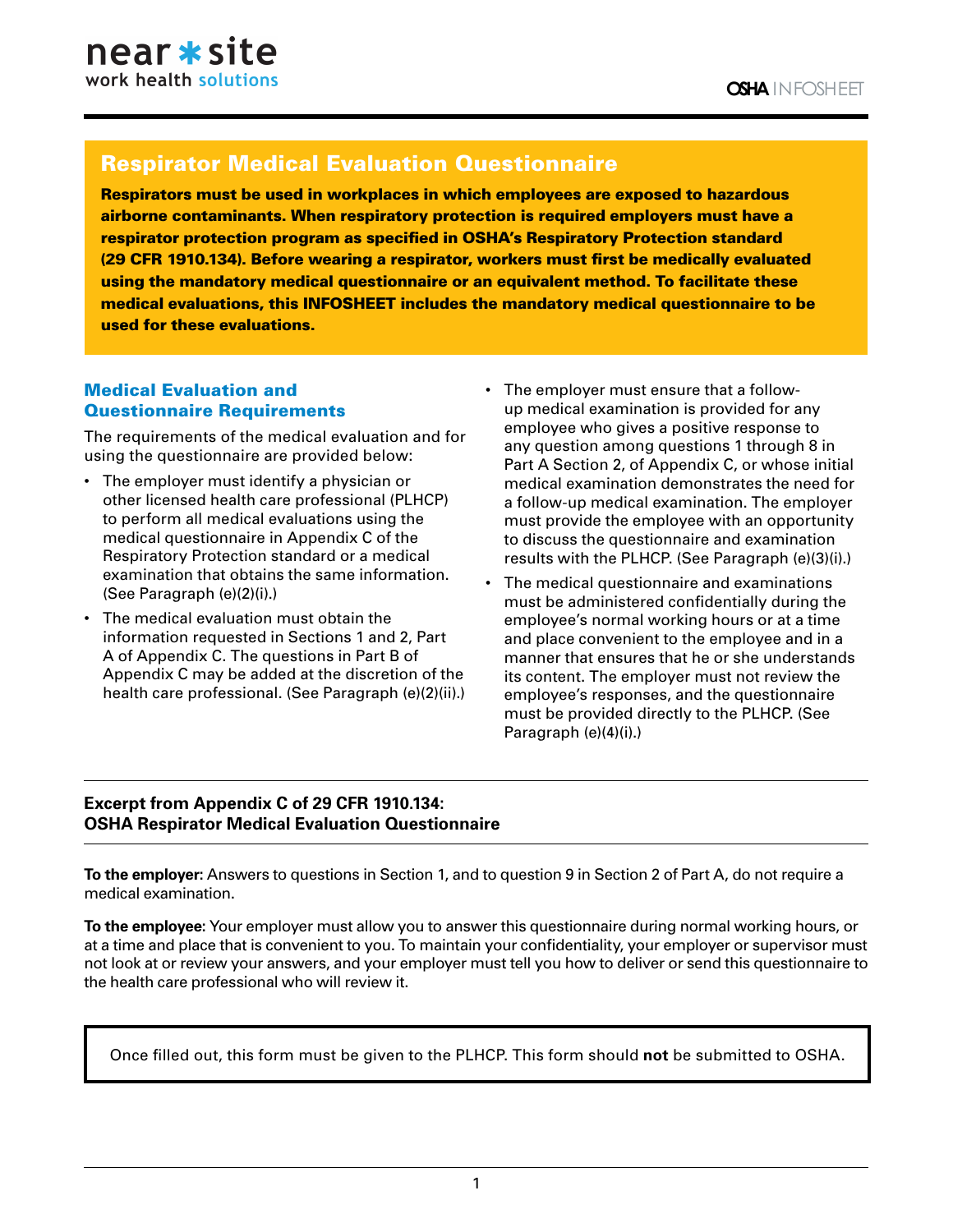**Part A Section 1. (Mandatory)** The following information must be provided by every employee who has been selected to use any type of respirator (please print).

- 1. Today's date:
- 2. Your name:
- 3. Your age (to nearest year):

c. Chronic bronchitis bronchitis bronchitis bronchitis bronchitis bronchitis bronchitis bronchitis bronchitis<br>Chronic bronchitis bronchitis bronchitis bronchitis bronchitis bronchitis bronchitis bronchitis bronchitis bro

- 4. Sex (circle one): Male/Female
- ft. in. 5. Your height:
- lbs. 6. Your weight:
- 7. Your job title:
- 8. A phone number where you can be reached by the health care professional who reviews this questionnaire (include the Area Code):
- 9. The best time to phone you at this number:
- 10. Has your employer told you how to contact the health care professional who will review this questionnaire (circle one): Yes/No
- 11. Check the type of respirator you will use (you can check more than one category):

a.  $\Box$  N, R, or P disposable respirator (filter-mask, non-cartridge type only).

| Other type (for example, half- or full-facepiece type, powered-air purifying, supplied-air, |  |  |  |  |
|---------------------------------------------------------------------------------------------|--|--|--|--|
| self-contained breathing apparatus).                                                        |  |  |  |  |

12. Have you worn a respirator (circle one): Yes/No If "yes," what type(s):

**Part A. Section 2. (Mandatory)** Questions 1 through 9 below must be answered by every employee who has been selected to use any type of respirator (please circle "yes" or "no").

|    |                                                    |                                                                               | <b>YES</b> | <b>NO</b> |
|----|----------------------------------------------------|-------------------------------------------------------------------------------|------------|-----------|
| 1. |                                                    | Do you currently smoke tobacco, or have you smoked tobacco in the last month? |            |           |
| 2. | Have you ever had any of the following conditions? |                                                                               |            |           |
|    | a.                                                 | Seizures                                                                      |            |           |
|    | b.                                                 | Diabetes (sugar disease)                                                      |            |           |
|    | C.                                                 | Allergic reactions that interfere with your breathing                         |            |           |
|    | d.                                                 | Claustrophobia (fear of closed-in places)                                     |            |           |
|    |                                                    | e. Trouble smelling odors                                                     |            |           |
| 3. |                                                    | Have you ever had any of the following pulmonary or lung problems?            |            |           |
|    | a.                                                 | Asbestosis                                                                    |            |           |
|    | b.                                                 | Asthma                                                                        |            |           |
|    |                                                    |                                                                               |            |           |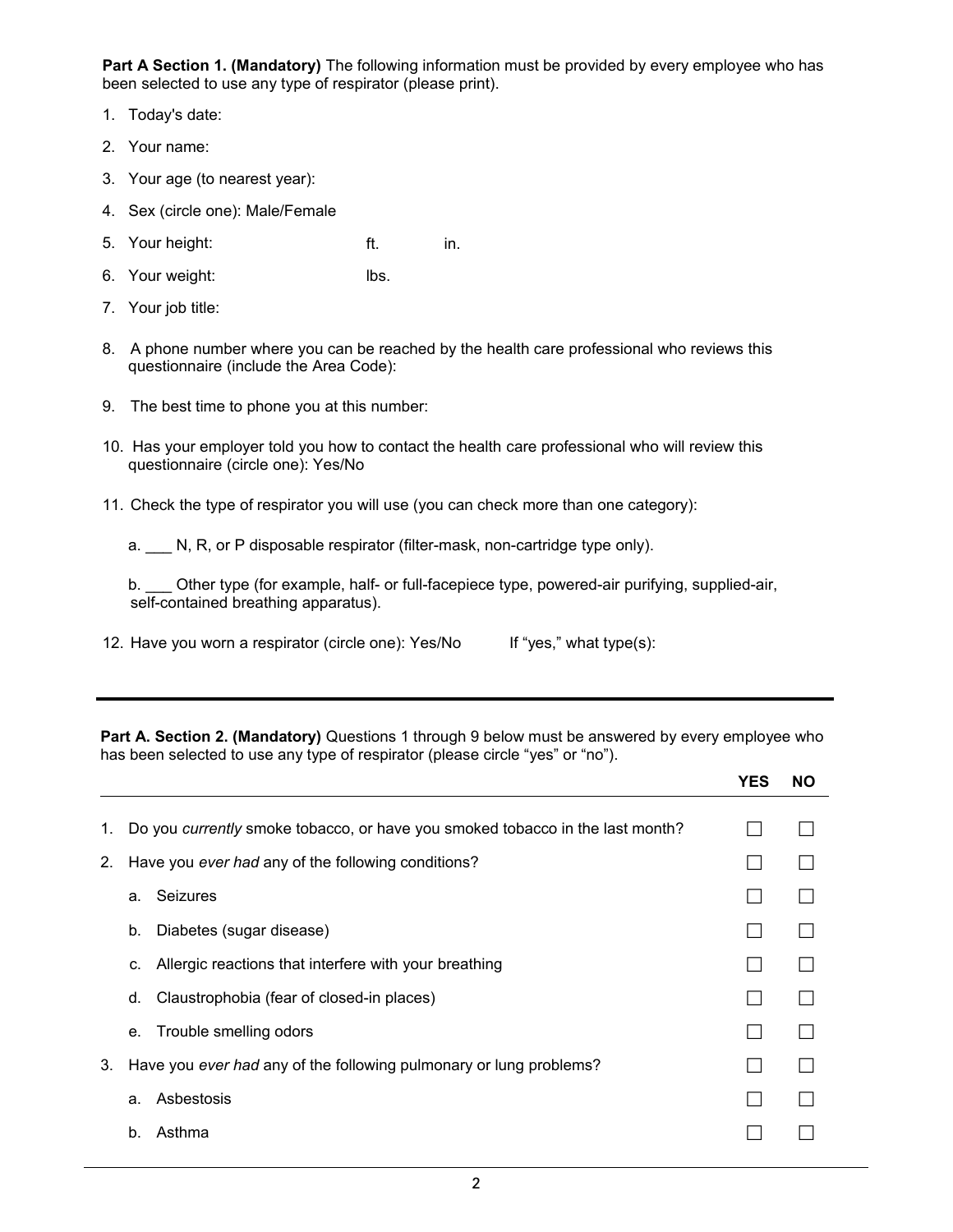|    |    |                                                                                                 | <b>YES</b>    | <b>NO</b> |
|----|----|-------------------------------------------------------------------------------------------------|---------------|-----------|
|    | C. | Chronic bronchitis                                                                              |               |           |
|    | d. | Emphysema                                                                                       |               |           |
|    | е. | Pneumonia                                                                                       |               |           |
|    | f. | Tuberculosis                                                                                    | $\mathcal{L}$ |           |
|    | g. | Silicosis                                                                                       |               |           |
|    | h. | Pneumothorax (collapsed lung)                                                                   |               |           |
|    | i. | Lung cancer                                                                                     |               |           |
|    | j. | Broken ribs                                                                                     |               |           |
|    | k. | Any chest injuries or surgeries                                                                 |               |           |
|    | I. | Any other lung problem that you've been told about                                              |               |           |
| 4. |    | Do you currently have any of the following symptoms of pulmonary or lung illness?               |               |           |
|    | а. | Shortness of breath                                                                             |               |           |
|    | b. | Shortness of breath when walking fast on level ground or walking up a slight hill<br>or incline | $\Box$        |           |
|    | C. | Shortness of breath when walking with other people at an ordinary pace on<br>level ground       |               |           |
|    | d. | Have to stop for breath when walking at your own pace on level ground                           |               |           |
|    | е. | Shortness of breath when washing or dressing yourself                                           |               |           |
|    | f. | Shortness of breath that interferes with your job                                               | $\mathbf{I}$  |           |
|    | g. | Coughing that produces phlegm (thick sputum)                                                    |               |           |
|    | h. | Coughing that wakes you early in the morning                                                    |               |           |
|    | İ. | Coughing that occurs mostly when you are lying down                                             |               |           |
|    | j. | Coughing up blood in the last month                                                             |               |           |
|    | k. | Wheezing                                                                                        |               |           |
|    | I. | Wheezing that interferes with your job                                                          |               |           |
|    |    | m. Chest pain when you breathe deeply                                                           |               |           |
|    | n. | Any other symptoms that you think may be related to lung problems                               |               |           |
| 5. |    | Have you ever had any of the following cardiovascular or heart problems?                        |               |           |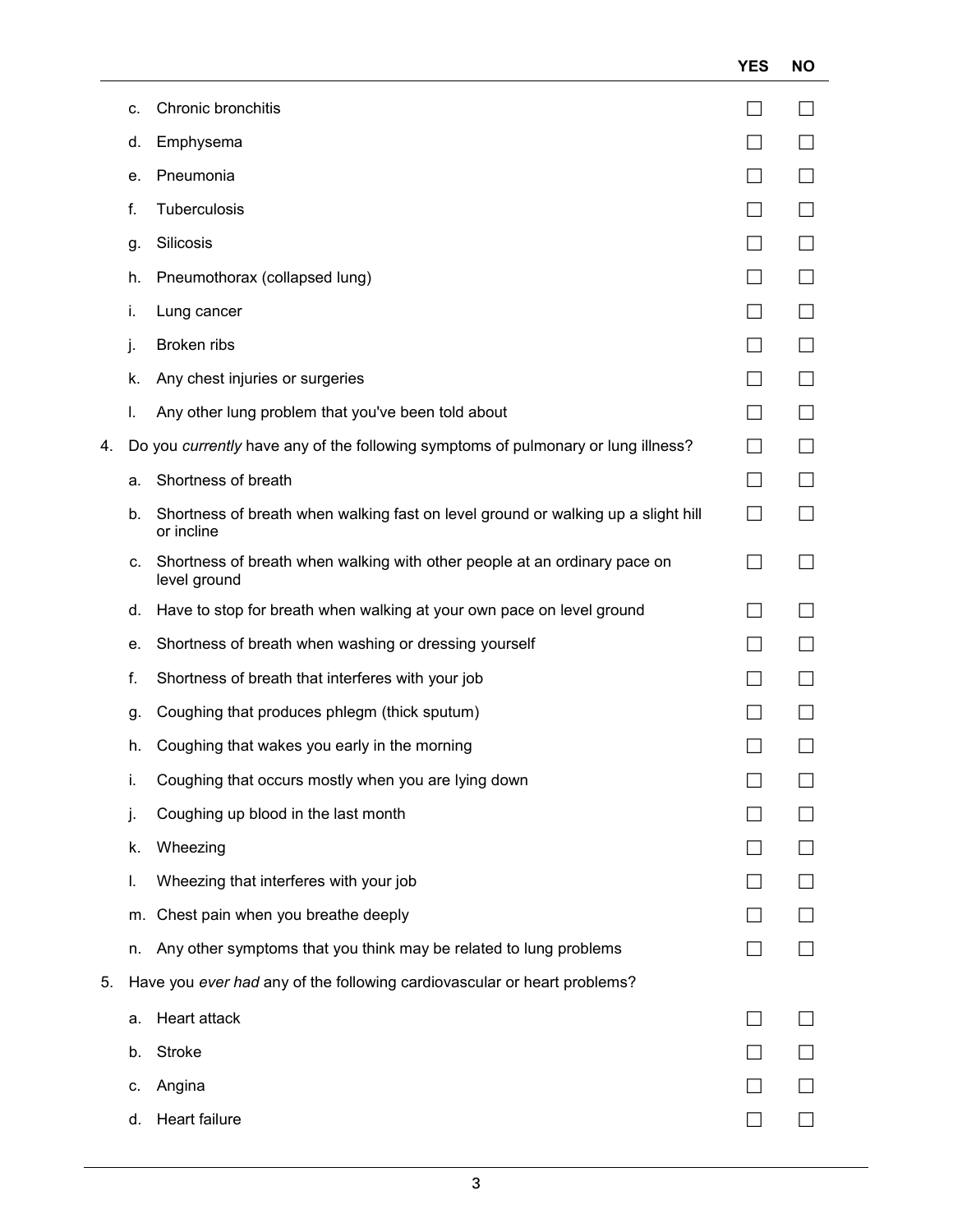|    |    |                                                                                                                                                                                                                                                                                                   | <b>YES</b>               | <b>NO</b>    |
|----|----|---------------------------------------------------------------------------------------------------------------------------------------------------------------------------------------------------------------------------------------------------------------------------------------------------|--------------------------|--------------|
|    | е. | Swelling in your legs or feet (not caused by walking)                                                                                                                                                                                                                                             |                          | $\mathsf{L}$ |
|    | f. | Heart arrhythmia (heart beating irregularly)                                                                                                                                                                                                                                                      |                          | $\mathsf{L}$ |
|    | g. | High blood pressure                                                                                                                                                                                                                                                                               | $\vert \ \ \vert$        | ⊔            |
|    | h. | Any other heart problem that you've been told about                                                                                                                                                                                                                                               |                          | $\mathsf{L}$ |
| 6. |    | Have you ever had any of the following cardiovascular or heart symptoms?                                                                                                                                                                                                                          |                          | $\Box$       |
|    | a. | Frequent pain or tightness in your chest                                                                                                                                                                                                                                                          | ΙI                       | $\Box$       |
|    | b. | Pain or tightness in your chest during physical activity                                                                                                                                                                                                                                          |                          | $\Box$       |
|    | c. | Pain or tightness in your chest that interferes with your job                                                                                                                                                                                                                                     | $\Box$                   | $\Box$       |
|    | d. | In the past two years, have you noticed your heart skipping or missing a beat                                                                                                                                                                                                                     | ΙI                       | $\Box$       |
|    | е. | Heartburn or indigestion that is not related to eating                                                                                                                                                                                                                                            |                          | $\Box$       |
|    | f. | Any other symptoms that you think may be related to heart or circulation problems                                                                                                                                                                                                                 | $\Box$                   | $\Box$       |
| 7. |    | Do you currently take medication for any of the following problems?                                                                                                                                                                                                                               | $\mathsf{L}$             | $\perp$      |
|    | a. | Breathing or lung problems                                                                                                                                                                                                                                                                        |                          | $\Box$       |
|    | b. | Heart trouble                                                                                                                                                                                                                                                                                     |                          | $\Box$       |
|    | c. | <b>Blood pressure</b>                                                                                                                                                                                                                                                                             |                          | $\Box$       |
|    | d. | Seizures                                                                                                                                                                                                                                                                                          |                          | ΙI           |
| 8. |    | If you've used a respirator, have you ever had any of the following problems?<br>(If you've never used a respirator, check the following space and go to question 9.) $\Box$                                                                                                                      | $\overline{\phantom{a}}$ |              |
|    | a. | Eye irritation                                                                                                                                                                                                                                                                                    |                          |              |
|    | b. | Skin allergies or rashes                                                                                                                                                                                                                                                                          |                          |              |
|    | C. | Anxiety                                                                                                                                                                                                                                                                                           |                          |              |
|    | d. | General weakness or fatigue                                                                                                                                                                                                                                                                       |                          |              |
|    | е. | Any other problem that interferes with your use of a respirator                                                                                                                                                                                                                                   |                          |              |
| 9. |    | Would you like to talk to the health care professional who will review this questionnaire<br>about your answers to this questionnaire?                                                                                                                                                            |                          |              |
|    |    | Questions 10 to 15 below must be answered by every employee who has been selected to use either a<br>full-facepiece respirator or a self-contained breathing apparatus (SCBA). For employees who have been<br>selected to use other types of respirators, answering these questions is voluntary. |                          |              |
|    |    | 10. Have you ever lost vision in either eye (temporarily or permanently)?                                                                                                                                                                                                                         |                          |              |
|    |    | 11. Do you currently have any of the following vision problems?                                                                                                                                                                                                                                   |                          |              |

| a.      | Wear contact lenses                |              |        |
|---------|------------------------------------|--------------|--------|
|         | b. Wear glasses                    | $\mathsf{L}$ | $\Box$ |
| $C_{1}$ | Color blind                        | $\perp$      | $\Box$ |
|         | d. Any other eye or vision problem | $\mathsf{L}$ | $\Box$ |
|         |                                    |              |        |